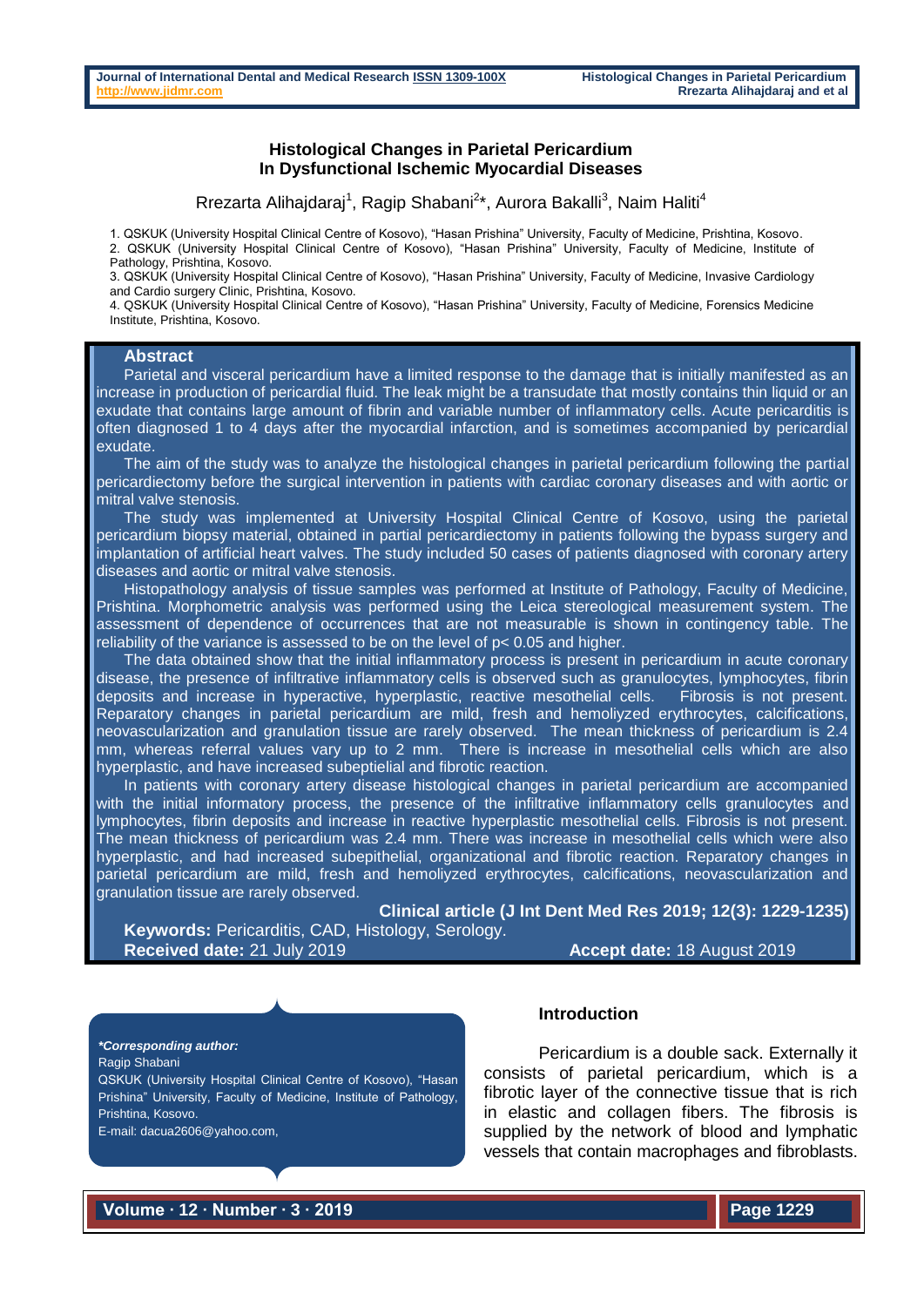Visceral pericardium is a single serosa layer consisting of flat, irregular mesothelial cells with thin basal membrane, separated from the fibrotic layer with the thin sub-mesothelial space.<sup>1,2</sup> These two layers of pericardium are 1-2 mm thick and form a cavity that contains approximately 15 to 35 ml of pericardial fluid in normal physiological circumstances. Pericardial fluid is formed by ultrafiltration of plasma and mostly contains globular proteins, phospholipids, prostaglandins and surfaktants.<sup>3,4</sup>

Pericardial disease is a common disorder that might be the result of an infectious and noninfectious disease and may manifest as pericarditis with or without leak. Etiology of pericarditis may be viral, bacterial, fungal, uremic, post- acute myocardial infraction, post cardiac neoplastic surgeries, following the radiation of mediastinum, and the consequence of autoimmune systemic diseases.<sup>5,6</sup>

Parietal and visceral pericardium have a limited response to the damage that is initially manifested as increase of pericardial fluid production. The leak might be a transudate that mostly consists of a thin liquid or and exudate that contains large amount of fibrin and variable number of inflammatory cells.<sup>7,8</sup>

Many researchers attempted to link the noninvasive diagnosis of the increased thickening of the pericardium with the pathological findings using computerized tomography (CT), particularly ultrafast and Chinese CT. MRI was mostly used to assess the pericardial thickens. The thickening may be better observed when linked to reasonable pathology findings.<sup>9-12</sup>

Perforation of cardiac wall by the catheter may lead to pericardial reaction similar to the one caused by cardiac surgery. Pressure or penetrating traumas may cause pericardial fibrillary reaction that in some cases may advance to constriction.<sup>13</sup>

Molecular mechanisms of inflammatory and immune damages which are mediated during pericarditis and mechanisms of constrictive pericarditis progression are not entirely understood.<sup>14</sup>

Acute pericarditis is often diagnosed 1-4 after myocardial infarction, and is sometimes accompanied by pericardial exudate. Vascular damages and myocardial necrosis suggest inflammatory damage response. Fibrotic deposits and adhesions are often found in inner and

parietal pericardium that covers the infarcted area, but also may include the larger and more spread surface of pericardium.<sup>15-18</sup>

Fibrotic cascade of events is caused by edema of epithelial or endothelial cells that results in initiation of coagulation process. The initial inflammatory response is characterized with release of various pro-inflammatory cytokines. including tumor necrosis factor-α,  $TNF$ -α.<sup>19,20</sup>

The loss of architecture of mesothelial cells and mesothelial desquamation is often accompanied by constrictive pericarditis. Mesothelial cells might be subject to phenotypical changes similar to epithelial- mesenchymal transition in order to adopt morphology and fibroblast functioning in healing serosa. $2<sup>7</sup>$  Active regulation of pro-inflammatory and antiinflammatory mediators by mesothelial cells suggests an essential role of the cells in maintaining pericardial homeostasis and also in pericardial fibrosis pathogenesis. Pericardial interstitial cells (PICs) are also involved in producing of extracellular matrix (ECM) and calcification in pericardium.<sup>22</sup>

# **The aim of the study**

The aim of the study was to analyze the histological changes in parietal pericardium following the partial pericardiectomy before the surgical intervention in patients with cardiac coronary diseases and with aortic or mitral valve stenosis. Inflammatory changes, fibrin deposits, and hyperplastic mesothelial cells, pericardial reparative and regenerative changes were found in parietal pericardium. Stereometric analysis of parietal pericardial wall was also performed in the same samples.

# **Materials and methods**

The study was implemented at University Hospital Clinical Centre of Kosovo, using the parietal pericarditis biopsy material, obtained in partial pericardiectomy, in patients following the bypass surgery and implantation of artificial heart valves. The study included 50 cases of patients diagnosed with coronary artery diseases and valvular or mitral stenosis.

The samples of pericardium are fixated in 10% buffered formalin. Histopathology analysis, routine colouring using haematoxylin eosin was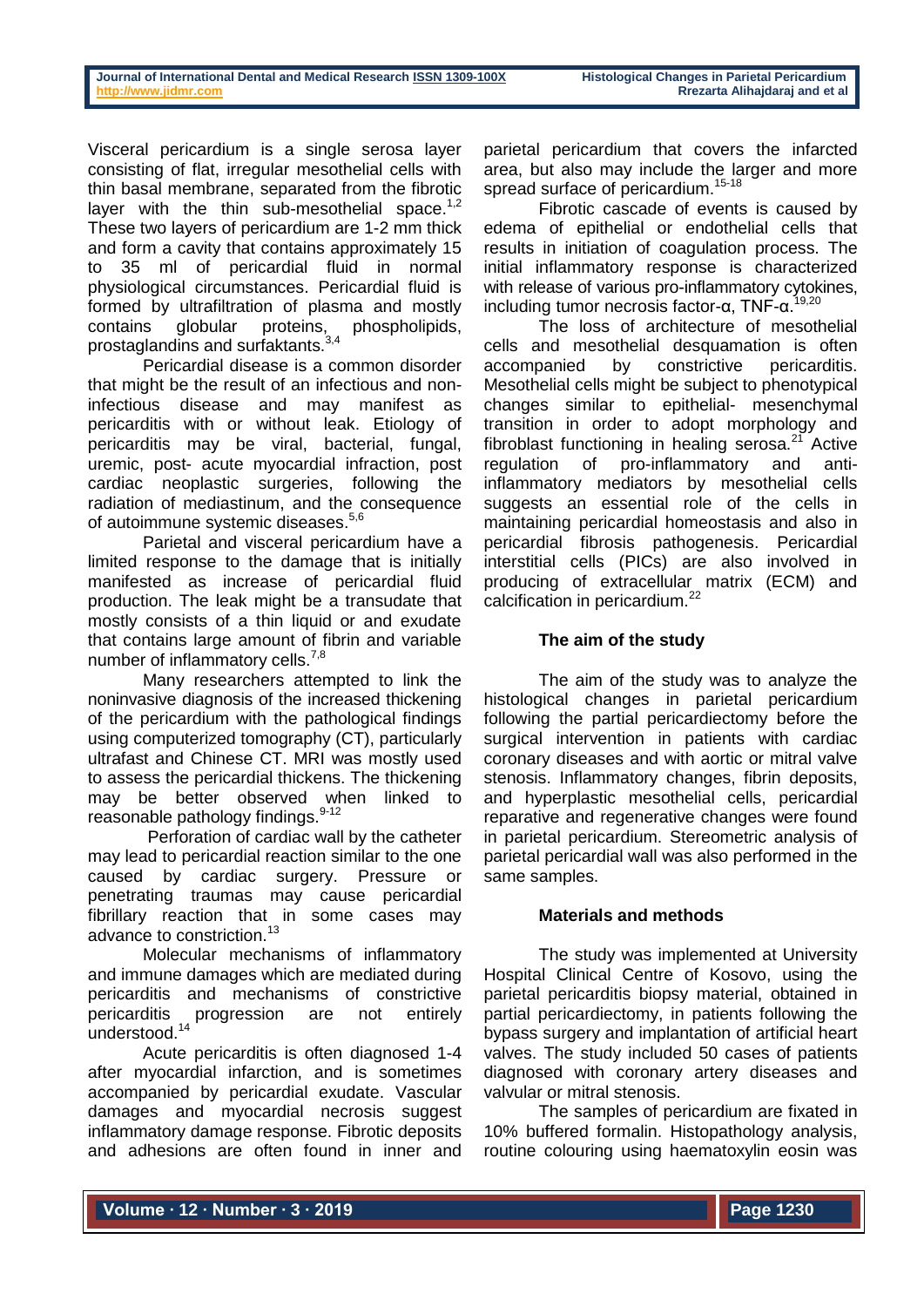performed at Institute of Pathology, Faculty of Medicine, Prishtina. Morphometric analysis was performed using the stereological measurement system. Leica, after morphometry.

Statistical analysis of the obtained results was performed using the computer program SPSS version 16 For Windows, GrapgPad Instat 3 and Microsoft Excel. Basic analysis of statistical data was performed by determining arithmetic mean value, standard deviation and medians for numerical values provided. The assessment of dependence of occurrences that are not measurable is assessed using the contingency chart. The reliability of the variance is assessed to be 0.05 and higher.

## **Results**

Chart 1 shows the cases in relation to pathology of the pericardial diseases based on the age in 50 examined cases. The youngest age is 22, the oldest age is 80. The arithmetical mean value is 61.4.

Table 1 shows the case studies by gender, 60% of the cases were males and 20% females. There is no statistically important significance in relation to the gender in pericardial diseases (p=0.157).

Table 2 shows the histology examination of pericardium after the partial pericardiectomy in patients with coronary artery diseases (CAD) and other coronary diseases (aortic and mitral stenosis).





The data in the table shows that 72% of cases are with coronary artery disease that underwent the bypass surgery, whereas 28% underwent the surgery due to aortic and mitral valve stenosis. The statistical significance is observed in the studied group with coronary artery disease (p=0.0018).

| Gender | Cases | %  | p value |
|--------|-------|----|---------|
| Male   | 30    | 60 | 0.157   |
| Female | 20    | 40 |         |

**Table 1.** The Pericardial Disease Cases Studies Based on Gender (No.50).

|             | Cases | %  | p value |
|-------------|-------|----|---------|
| Present     | 36    | 72 | 0.0018  |
| Not present | 14    | 28 |         |

**Table 2.** Presents the Number of Cases Studied with Pericarditis with Coronary Artery Diseases and Other Coronary Diseases.

The presented data show that the inflammatory process of the initial organization stage is present in histology investigation of the pericardium and the presence of infiltrative inflammatory cells such as granulocytes, lymphocytes, fibrin deposits and increase in reactive hyperplastic mesothelial cells is observed. Fibrosis is not present.

|                                                         | <b>Present</b> |      | Not present |      | P value     |
|---------------------------------------------------------|----------------|------|-------------|------|-------------|
| <b>Histology</b>                                        | Cases          | $\%$ | Cases       | ℅    |             |
| <b>Acute inflammation</b>                               | 21             | 42.0 | 29          | 52.0 | $P=0.258$   |
| <b>Acute fibrillary</b><br>inflammation                 | 16             | 32.0 | 34          | 68.0 | $P = 0.019$ |
| <b>Chronic inflammation</b>                             | 43             | 86.0 | 4           | 14.0 | $P = 0.001$ |
| <b>Chronic fibrillary</b><br>inflammation               | 19             | 38.0 | 31          | 62.0 | $P = 0.089$ |
| <b>Reactive mesothelial</b><br>cells                    | 35             | 70.0 | 15          | 30.0 | $P = 0.005$ |
| <b>Fibrillary with</b><br>reactive mesothelial<br>cells | 27             | 54.0 | 23          | 46.0 | $P = 5.716$ |

**Table 3.** Shows the Cases Where Histology Investigation of Parietal Pericardium is Performed, Based on Domination of the Type of Inflammatory Infiltrative Cells, Fibrillary Exudate and Hyperplasia of Mesothelial Cells.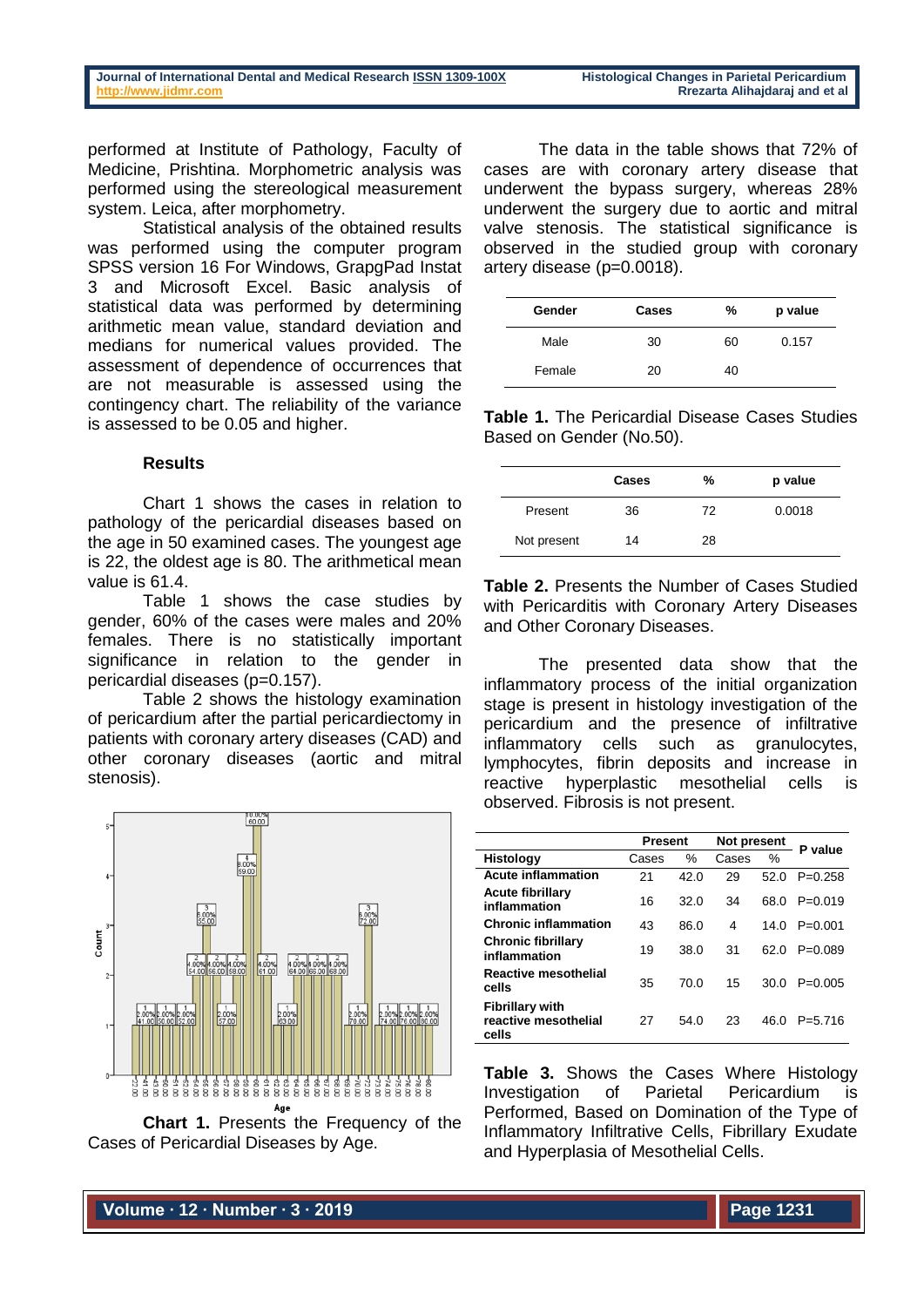

**Figure 1.** Shows Histology Findings of Pericardium: (a). Hyperplasia of Mesothelial Cells (H&E, 200x), (b). Loose Reactive Subepithelium (H&E, 200x), (c). Subepithelial Extravasal Erythrocytes (H&E, 200x), (d). Fibrillary Deposits and Mixed Inflammatory Infiltrates (H&E, 400x).

The data presented in this table show that reparatory changes in parietal pericardium are mild, fresh and destroyed erythrocytes, calcifications, neo vascularization and granulation tissue are rarely observed.

|                               | <b>Present</b> |               | Not present |      |             |
|-------------------------------|----------------|---------------|-------------|------|-------------|
| <b>Histology</b>              | Cases          | $\frac{0}{0}$ | Cases       | %    | P value     |
| <b>Erythrocytes</b>           | 16             | 32.0          | 34          | 68.0 | $P = 0.010$ |
| <b>Calcifications</b>         | 5              | 10.0          | 45          | 90.0 | $P = 0.001$ |
| <b>Neo</b><br>vascularization | 10             | 20.0          | 40          | 80.0 | $P=0.002$   |
| Granulation<br>tissue         | 2              | 4.0           | 48          | 96.0 | $P = 0.001$ |

**Table 4.** Shows the Regenerative and Reparative Changes of the Pericardium in Coronary Artery Disease.

Table 5 shows stereomethric histology measurements of parietal pericardium based on histology layers, starting from the thickness of the wall, epithelium, subepithelium, fibrosa and adipose tissue.

| <b>Measurements of</b><br>pericardium in<br>micron | <b>Mean±SEM</b>  | p value  |
|----------------------------------------------------|------------------|----------|
| Pericardium<br>thickness                           | 2409.0±141.72    | p>0.10   |
| Thickness of the<br>pericardium<br>epithelium      | $16.87 \pm 5.37$ | p<0.001  |
| Thickness of the<br>pericardium sub<br>epithelium  | 669.26±248.49    | p<0.001  |
| Thickness of the<br>pericardium fibrosa            | 741.09±76.55     | p<0.008  |
| Thickness of the<br>pericardium<br>adipose tissue  | 1127.40±89.78    | p=0.0255 |

**Table 5.** Stereometric Findings in Parietal Pericardium of the Cases Studied (Mean±SEM).

The data obtained show that the mean thickens of pericardium is 2.4 mm, whereas the referent values are approximately up to 2 mm. There is an increased number of mesothelial cells which are hyperplastic and have increased subepthelial fibrotic reaction.

Chart 2 shows the pericardial thickness with sterometric measurement of the studied cases.



**Chart 2.** The thickness of the pericardium wall based on histology layers (microns)

#### **Discussion**

The fibrin leak is the most common finding regardless of the source of the damage: chemical (uremic, pharmaceutical), physical (open heart surgery, therapeutic ablation,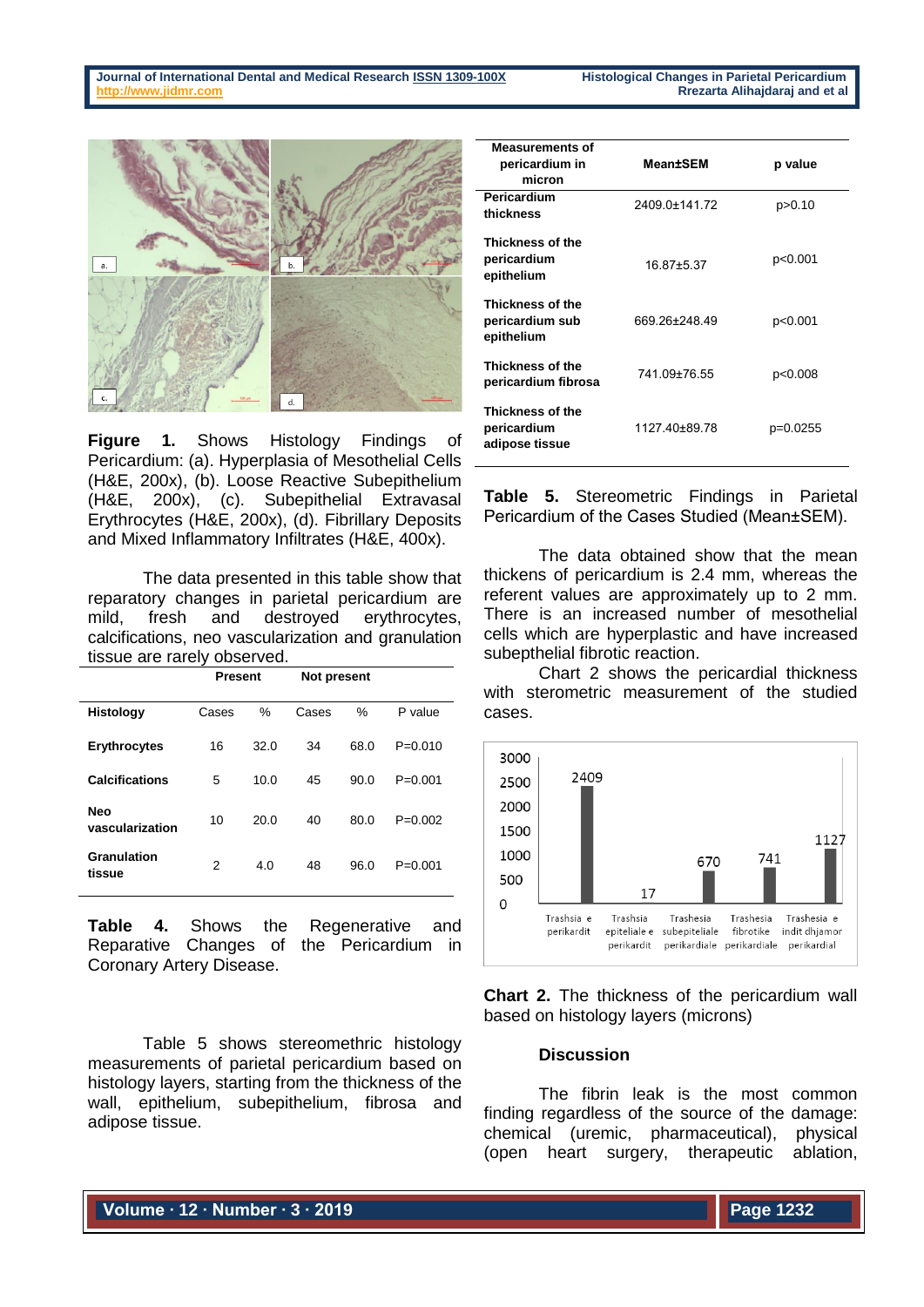radiation) or infectious (viral, bacterial, fungal, parasites). As soon as fibrin or fibrinoushemorrhagic exudate occurs there is usually inflammatory response that would "clean" fibrillary waste. During this stage, the inflammatory cells incite neo vascularization and early deposit of extracellular matrix. If the damaging stimulation ends, the result is usually soft fibrosis. If the damaging stimulation continues pericardium response is extended in relation to exudation, inflammation and reparation process.

If the there is no other damaging stimulus, inflammatory cells within the fibrin exudate incite neo vascularization and spreading of fibroblasts. Extracellular matrix increases and when it matures, the free granulation index becomes organized with more mature fibrous tissue, while neo vascularization and chronic inflammation become less visible.

If the damaging stimulus that caused exudate does not occur again, the healing process finally leads to maturation of granulation tissue into the dense fibrotic layer.<sup>8</sup>

In our study, the histology of examined pericardium after the partial pericardiectomy in patients with coronary artery disease (CAD) and other coronary diseases (aortic and mitral stenosis) it was revealed that 72% of cases are with coronary artery disease that underwent bypass surgery, whereas 28% underwent surgery due to aortic and mitral valve stenosis. The statistical significance is observed in the studied group with coronary artery disease ( $p = 0.0018$ ).

Parietal pericardium is thick because of the dense fibrotic tissue that does not show fibroblasts, inflammatory infiltrates or neo vascularization. Pericardium has normal thickness  $( $or = 2$  mm). The most common causes are$ previous cardiac surgeries, chest radiation, infract and idiopathic diseases. Microscopically earlier studies show that there was no patient with entirely normal pericardium. Pathological histology findings were mild and focal, including fibrosis, inflammation, calcification, fibrin deposits and non caseous focal granuloams.<sup>23</sup>

From the data presented it is observed that the initial stage of inflammatory process is present in histological investigation of pericardium and the presence of inflammatory infiltrates such as granulocytes, lymphocytes and fibrin deposits is observed and increase of hyperplastic reactive mesothelial cells. Fibrosis is not present.

Moncada et al., used CT to examine pericardium in 15 patients with the symptoms suggesting pericarditis, whose samples show thickened pericardium. Isner *et al*., studied 7 patients with constriction or limiting physiology and verified that 4 had pericarditis on CT (4 mm). Isner *et al*., studied 34 patients with suspected pericardial disease; 9 had pericardial thickening on CT that was verified with tissue analysis. Small number of studies shown a correlation between the normal thickness of the pericardium in radiography images and the thickness in pathology examinations. Oren et al., reported 12 patients with hemodynamics results showing constrictive pericarditis, 5 had pericardial thickness in CT and tissue analysis, 7 had normal thickness of pericardium in both exams. Except for CT and MRI, echocardiography was used to assess the pericardial thickness. However, echocardiography results depend more from operator's technique. 9-12,24

Data obtained show that the mean value of pericardial thickness is 2.4 mm, whereas referent values are up to 2 mm. There is increase in mesothelial cells which are also hyperplastic and have increased subepthielial and fibrotic reaction.

It is clear that the data suggests the benefit of these replacement techniques for assessment of the thickening of the pericardium. The findings confirmed the concept that constrictive pericarditis may occur in patients with normal thickness of pericardium. In fact, in this study, the pericardial thickness was normal in 18% of patients with evidence of surgery in constrictive pericarditis. Histology view was irregular in all patients with constriction and normal thickness of pericardium, however the changes were mild or focal.<sup>10,12,24</sup>

The blood in the pericardial space in damaged pericardium may lead to fiber pericardial adhesions. The isolated injury of the pericardium serosa in rabbits without bleeding is accompanied only by single fibrillary reaction; if the blood is injected after the damage of the serosa, it may result in pericardial adhesions. Fibrin deposits only on pericardial surface seem not to cause permanent reaction.

Parietal pericardium may contain to inner visceral pericardium at the place of acute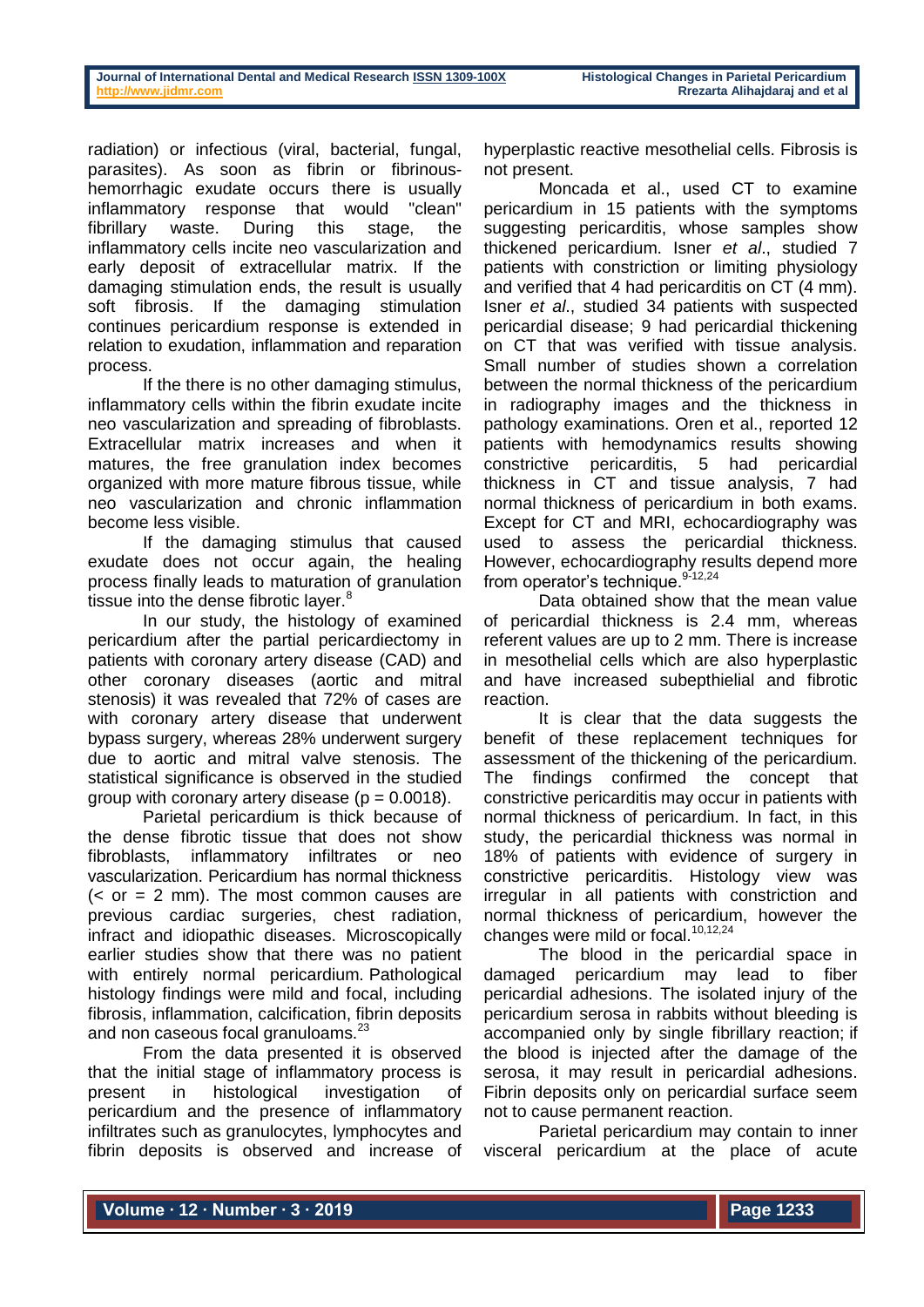transmural infarct in mice. If the adhesion around the heart occurs before the rupture of the left ventricular wall (due to infarct), bleeding into the space around the heart may result in false aneurism.25-28

The data obtained from this study show that reparatory changes in parietal pericardium are mild, fresh and hemoliyzed erythrocytes, calcifications, neovascularization and granulation tissue are rarely observed.

Today cardiac surgery might be the most common cause of pericardial heart diseases. "Rubbed off" pericardial mesothelial cells incite the fibrinous reaction. When the damaged pericardium is healed, the fibrin disappears and two layers of pericardium remain adhered by fiber adhesions. Despite these adhesions, parietal pericardium is rarely thick due to surgical intervention. Certainly the blood and its products enter into pericardial space in every cardiac surgery and the organization of products of the blood may be responsible for fibrotic pericarditis.<sup>25</sup>

Dressler (DS) syndrome usually occurs approximately two weeks after the myocardial infraction. It is unusual presentation of the early reperfusion therapy with thrombolytic therapy and primary percutaneous intervention and with widespread use of heparin. It seems that DS is a repetitive immune-inflammatory syndrome that occurs following the release of auto-myocardial antigens due to necrosis of myocardial tissue. Creation of immunology complexes is believed to cause an oversensitivity reaction due to molecular mimicking and interactions. In reality, the presence of increasing number of antymiocardial antibodies following the injury of the myocardium has been suggested before and supports the possible autoimmune pathogenesis.<sup>29,30,31</sup>

More visible pathological features of the constrictive pericarditis are inflammation and fibrotic thickening of the thin and elastic pericardial layer. Pericardium usually has the inflammatory areas of serosa and fibro – calcification.<sup>13</sup>

The transition accompanied by the "activity" of mesothelial cells and a special enzymatic profile of the cells with the functions focused towards oxidative stress and inflammatory responses has been recently studied. The activated mesothelial cells transport chemokines and adhesion molecules to help in recruitment

and migration of leukocytes through mesothelium. They are also known for intermediating the inflammatory process and for producing the ECM components.<sup>2,32,33</sup>

PIC (pericardial interstitial cells) have an immune phenotype comparable to mesenchymal stem cells. PIC cultivated from the human fibrotic samples may differentiate into myofibroblasts and osteoblasts that are essential for fibrosis development and production of extrasceletal calcification. TGF-β and bone morphogenetic protein 2 (BMP-2) is accompanied by the transdifferentiation process. TGF-β increases the expression of PIC mRNA of collagens I and III by lowering the level of matrix metalloprotease-2 and -9 mRNA that are significant for elastin degradation, thus regulating fibrotic process and modulating the genetic expression related to fibrosis. $^{22}$ 

The main cellular intermediator of fibrosis is myofibroblast which when activated serves as primary cell of collagen production. Myofibroblasts are generated by the range of sources, including mesenchymal resident cells, epithelial and endothelial cells in the so called process of epithelial/ endothelial- mesenchymal transition (EMT/EndMT), and by fibroblast circulation cells named fibrocytes that originate from bone marrow stem cells.

## **Conclusion**

In our study the examined histological cases of pericardium following the partial pericardiectomy in patients with coronary artery diseases (CAD) and other coronary diseases (aortic and mitral stenosis), it is observed that the initial stage of inflammatory process is present in the histology of the pericardium, the presence of infiltrative inflammatory cells is observed such as granulocytes, lymphocytes, fibrin deposits and increase in hyperactive, hyperplastic, reactive mesothelial cells. Fibrosis was not present. The mean value of the thickness was 2.4mm. There was an increase of mesothelial cells which were hyperplastic and with increased subepithelial and fibrotic reaction. Reparatory changes in parietal pericardium are mild, fresh and hemoliyzed erythrocytes, calcifications, neovascularization and granulation tissue were rarely observed.